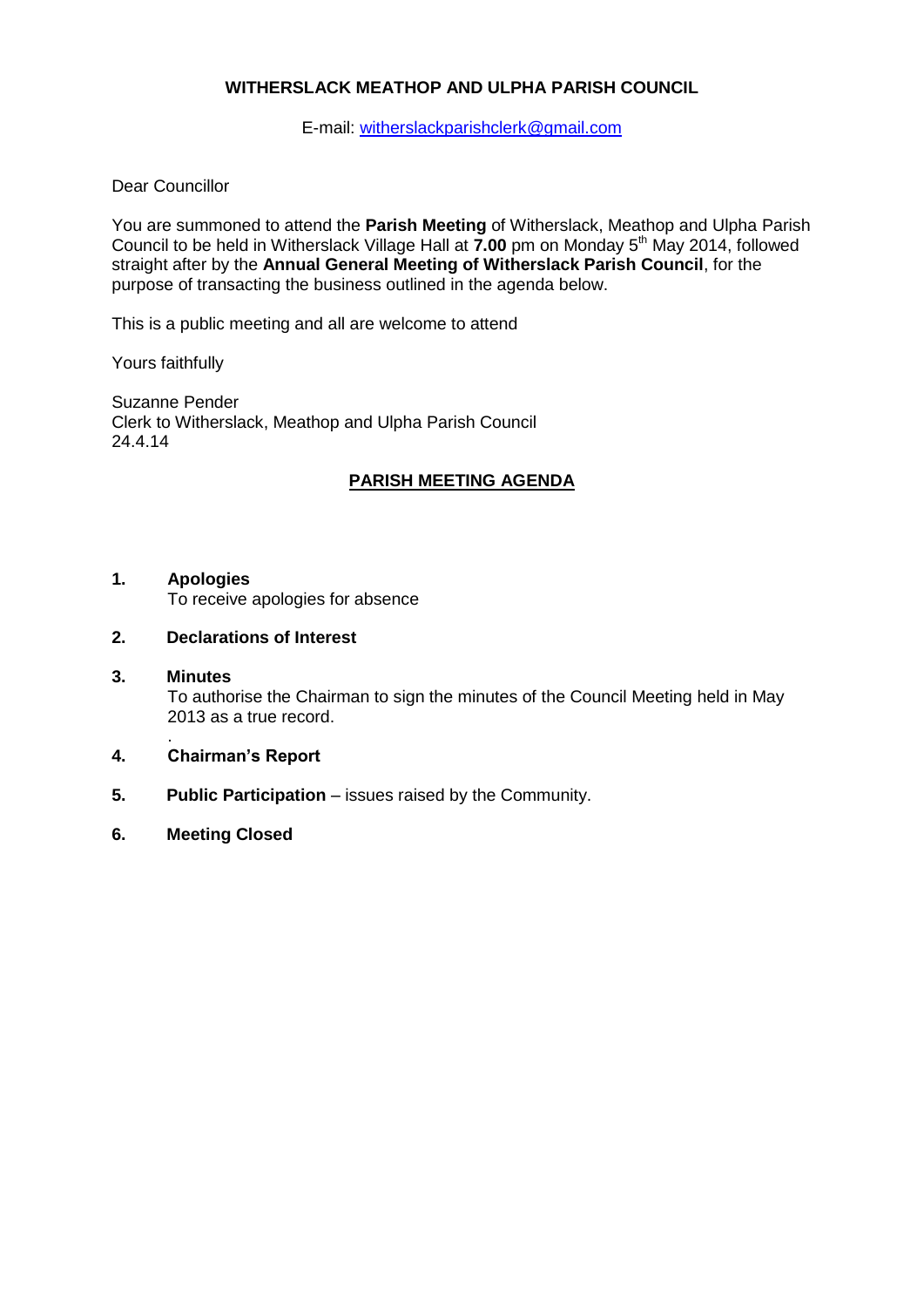# **ANNUAL GENERAL MEETING AGENDA**

# **1. Apologies**

To receive apologies for absence

# **2. Election of Chairperson**

**3. Election of Vice Chairperson**

# **4. Declarations of Interest**

## **5. Minutes**

To authorise the Chairman to sign the minutes of the Council Meeting held in March 2014 as a true record.

## 6. **Public Participation**

- 6.1 To receive reports from
	- District Councillor
	- County Councillor  $\bullet$
	- Police  $\bullet$

## 6.2 **Councillor Matters**

An opportunity for Councillors to raise issues on behalf of residents. *Note: no decisions can be made on these matters but they may be placed on a future agenda of the Council*

#### **7. Planning Applications For comment: None received to date**

**For information to receive notices of planning applications granted/refused or for information only from the LDNPA**

#### **8. Councillor Vacancy**

**9. Parish Land** Woodland Trust

#### **10. Underpass Highways and Footpaths**

- 10.1 Underpass Update
- 10.2 Signage at Riding Stable

#### **11. Memorial to Cllr Mark Coates**

**12. Noticeboards**

## **13. Handyperson appointment**

#### **14. Financial Matters**

To review Accounts 2013-14 To authorise cheque payments

#### **Correspondence**

All forwarded by email